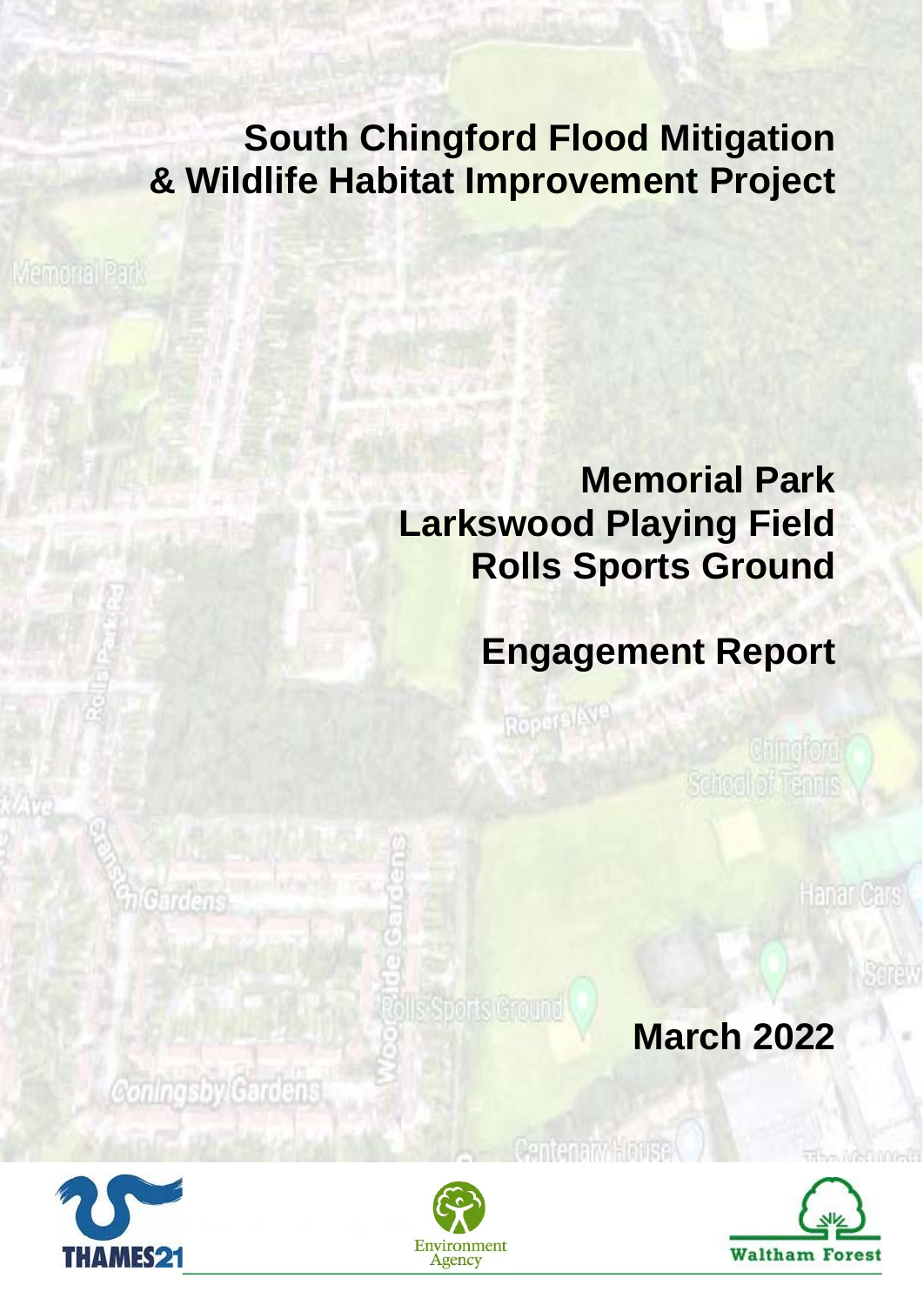## **1. Summary**

The South Chingford Flood Mitigation and Wildlife Habitat Improvement Project is split over three open spaces in the South Chingford area – Rolls Sports Ground, Memorial Park and Larkswood Playing Field. These projects have been developed to reduce the risk of flooding to people and property. The project will completely remove 64 properties from flood risk due to a storm event which has a 5% chance of occurring each year; and will remove 72 properties from a storm event, which has a 1% chance of occurring each year. Another 821 properties will also receive a reduction in flood risk. Over the design life (100 years), the works are predicted to reduce flood risk damage by £5.1 million. To implement the works, the project has been awarded significant funding by the government Flood Defence Grant in Aid programme with supplementary funding from the London Borough of Waltham Forest (LBWF). Additional benefits include enhhanced biodiversity and amenity value of the sites.

Thames21 facilitated preliminary engagement of 'Friends' groups, local councillors and open spaces users to assess public opinion regarding this scheme in July 2021 for Memorial Park and Larkswood Playing Field; and in March 2022 for Rolls Sports Ground. This comprised online and face to face meetings with key stakeholders; and a two-hour drop in session located within each project area to engage with the local community. In addition, LBWF engaged with the sports clubs within Rolls Sports Ground. During the drop in sessions, open space users were invited to view plans of the proposals and flood maps; and discuss concerns or aspirations with project team members from Thames21 and LBWF. The local community were also encouraged to complete a feedback questionnaire, the results of which are outlined in this report.

The results of the questionnaires for Larkswood Playing Field show 84.6% of respondents support the proposed schemes and 84.6% consider the reduction of flood risk to be "very important". Also 61.5% of respondents considered improving biodiversity to be "very important".

The results of the questionnaires for Rolls Sports Ground show 85.7% of respondents support the proposed schemes and 84.6% consider the reduction of flood risk to be "very important". Also 81.0%% of respondents consider improving biodiversity to be "very important".

The results of the questionnaires for Memorial Park show 95.2% of respondents support the proposed schemes and 90.5% consider the reduction of flood risk to be "very important". Also 71.4% of respondents consider improving biodiversity to be "very important".

Local Ward Councillors were all very supportive of the proposals, as were the Friends of Anslie and Larkswood Park and the Love South Chingford group. The West Essex Cricket & Tennis Club and West Essex Football Club were supportive of the scheme in Rolls Sports Ground, as the scheme will improve drainage and ground conditions, which will extend the playing season on pitches that currently become unusable due to waterlogging.

In Memorial Park, the Friends and several questionnaire respondents were keen to encourage public interaction within the proposed wetlands, including determining the wetlands as an education space for local schools, including the implementation of flora and fauna and a potential pond observation platform. Respondents were also keen to nurture ownership by involving local residents, particularly young people in wetland planting.

In Larkswood Playing Field, comments included desire for seating and bins around the wildflower meadow. Feedback amongst councillors, the Friends and questionnaire respondents indicated concerns that dense tree planting, combined with the proposed bund may create the impression of restriced lines of sight, therefore potentially making footpath users feel vulnerable. To mitigate this risk, planting on the bund will be appropriately specified by the design team.

In Rolls Sports Ground, comments endorsed the proposed improved drainage on the sports pitches. Five respondents requested more trees around the periphery and others asked for seating to facilitate interaction with the wildflower meadow. Other comments requested improvements to the entrances to the sports ground and formalisation of pathways to prevent informal short-cut paths that are detrimental to the pitches. One respondent expressed concerns regarding the proposed footbridge access, which they considered dangerous during matches and on dark evenings. Another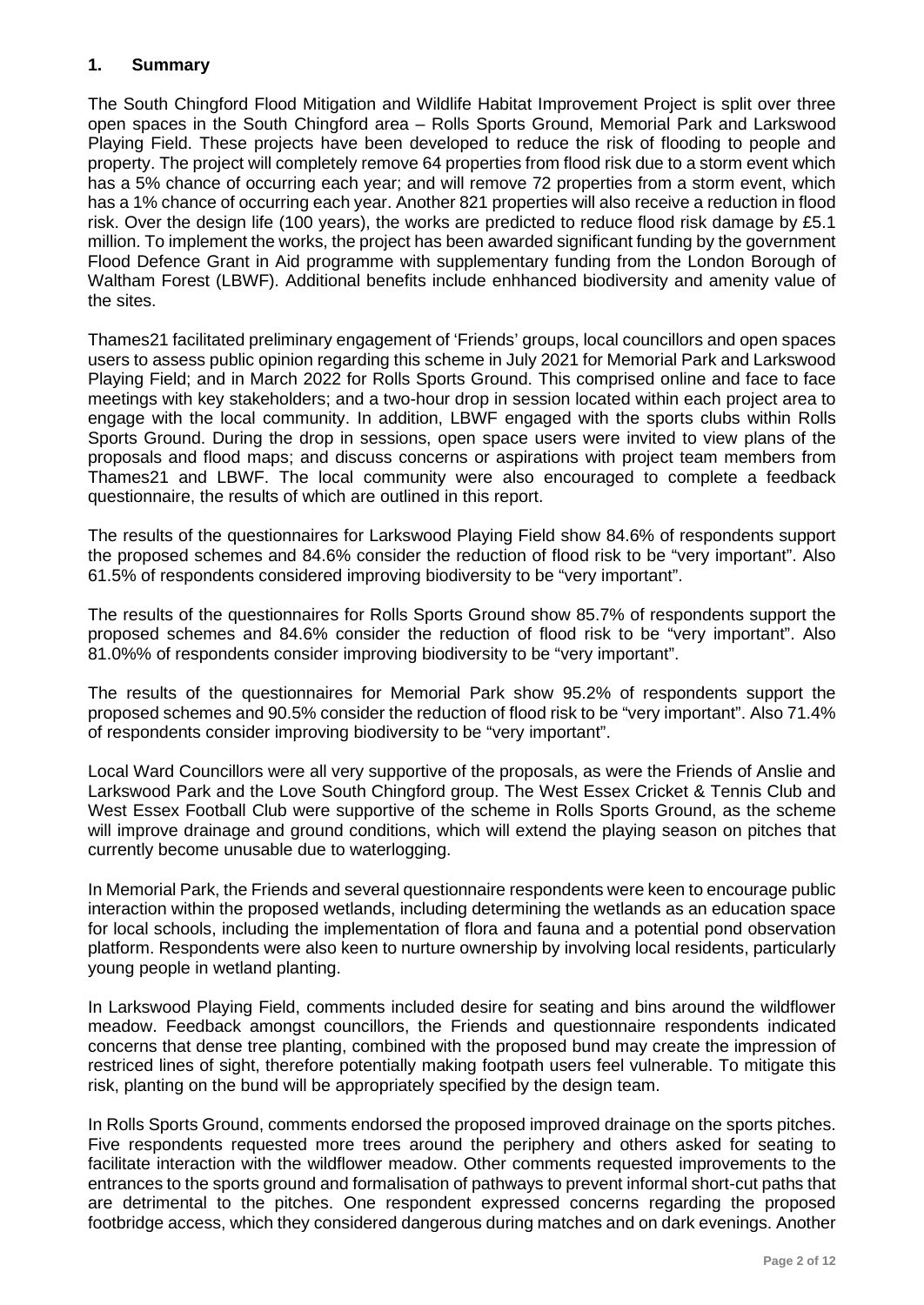respondent outlined concern about the long term mainenance of the meadow, including litter removal.

Feedback from all sites reflected interest in becoming involved with mainenance of the schemes. In Memorial Park, nine respondents indicated they would like to take part in developing and maintaining the scheme with a further six indicating they maybe interested. In Larkswood Park three people expressed interest in developing and maintaining the scheme, with a further five indicating they maybe interested. In Rolls Sports Ground seven were interested in maintaining the scheme, with a further four indicating they maybe interested. Inviting and integrating interested stakeholders into development of the design and mainenance plans would be a key step to fostering a sense of local ownership of the sites.

Full results of the public engagement activities in Memorial Park, Larkswood Playing Field and Rolls Sports Ground are presented below. Due to the complexity of the scheme at Rolls Sports Ground, feasibility and site investigations were conducted at a later stage and then progressed to the engagement stage with the local community. Therefore, this report supersedes a previous report (issued August 2021), which only outlined the engagement at Memorial Park and Larkswood Playing Field.

## **2. Key Stakeholder Engagement (Councillors, Friends Groups & Sports Organisations)**

In advance of the public drop-in sessions held in each project area, support and feedback of local councillors and 'Friends' groups (Memorial Park and Larkswood Playing Field) and resident sports clubs (Rolls Sports Ground) were sought and confirmed to be in the majority positive. Engagement occurred via online and face to face discussions where plans were presented and discussed. The engagement activities are listed in Figure 1.

| <b>Activity</b>                                                                                 | <b>Attendees</b>                                               | <b>Location</b>                                     | <b>Date</b>         |
|-------------------------------------------------------------------------------------------------|----------------------------------------------------------------|-----------------------------------------------------|---------------------|
| Presentation and discussion of the<br>proposal for Memorial Park                                | Love South<br>Chingford (LSC)                                  | Memorial<br>Park                                    | 19 July 2021        |
| Presentation and discussion of the<br>proposal for Larkswood Playing Field                      | <b>Friends of Ainsle</b><br>and Larks Woods<br>(FOAL)          | Online                                              | 19 July 2021        |
| Presentation and discussion of the<br>proposal for Memorial Park and<br>Larkswood Playing Field | <b>Cllr Moss and Cllr</b><br>Saumarez                          | Online                                              | 19 July 2021        |
|                                                                                                 | <b>Cllr Seesunkur</b>                                          | Online                                              | 21 July 2021        |
| Public drop-in session to view and<br>discuss the proposals                                     | <b>Public</b>                                                  | Memorial<br>Park &<br>Larkswood<br>Playing<br>Field | 25 July 2021        |
| Discussion of the proposal for Rolls<br>Sports Ground with sports clubs                         | <b>West Essex Cricket</b><br>and Tennis Club,<br>West Essex FC | Online                                              | 21 February<br>2022 |
| Public drop-in session to view and<br>discuss the proposals                                     | Public                                                         | <b>Rolls Sports</b><br>Ground                       | 12 March 2022       |

#### **Figure 1**

## **Memorial Park and Larkswood Playing Field – Engagement Activities**

Local Ward Councillors were all very supportive of the proposals for the sites The Friends of Anslie & Larkswood Playing Fields, the Love South Chingford group, West Essex Cricket & Tennis Club and West Essex Football Club confirmed support of the proposals and acknowledged the prospective benefits of the schemes. This key stakeholder support was imperative due to ownership and familiarity with the project locations; and have the ability to develop the schemes from a regular user perspective. Additionally, stakeholders and users have indicated they may be willing to assist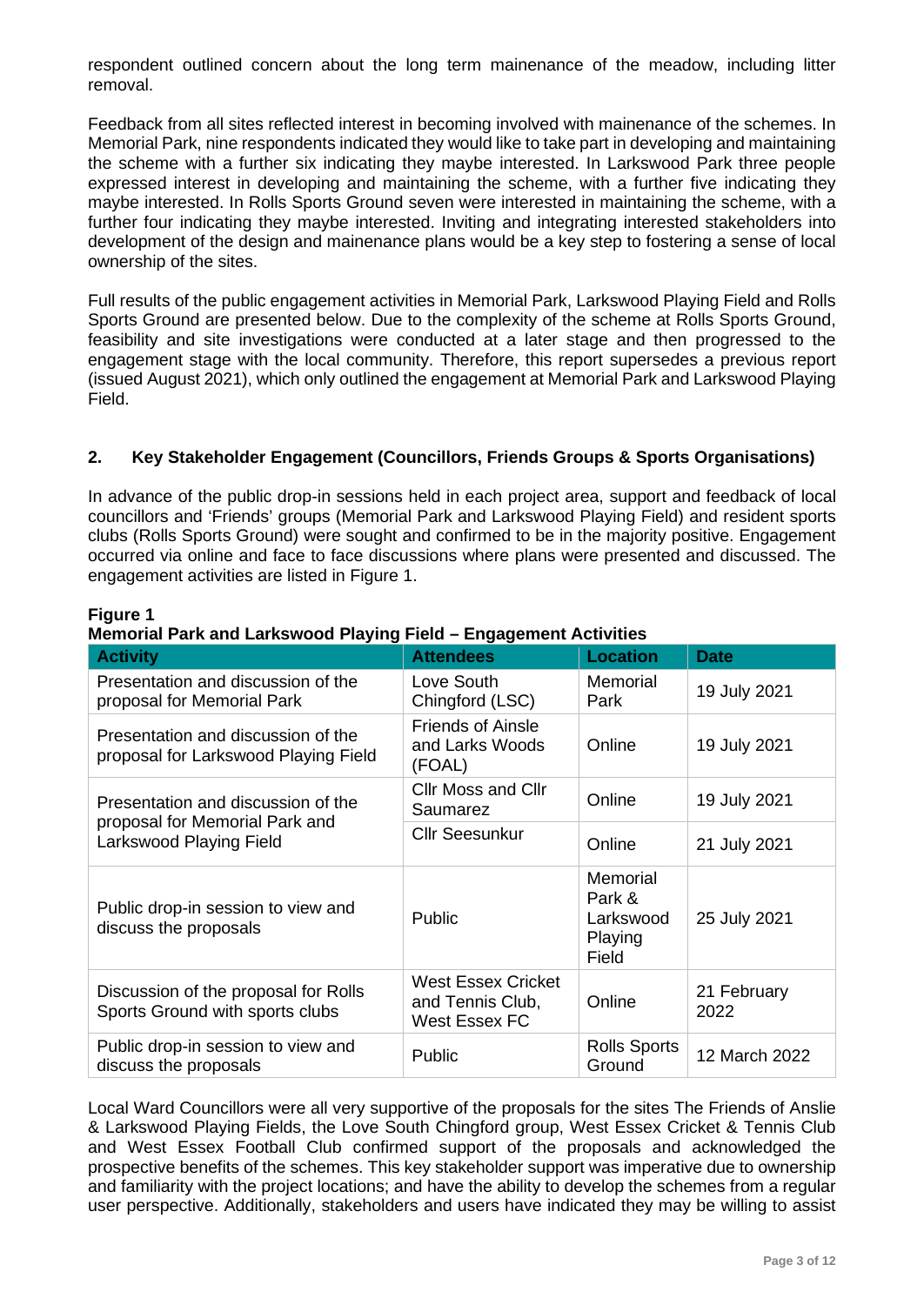with ongoing care and mainenance of the scheme after installation. Specific comments from the friends and sports groups are outlined below.

## **3. Memorial Park: Results & Feedback**

## **3.1 Questionnaire Results**

During a two hour drop-in session at Memorial Park on 25 July 2021, twenty one questionnaires were completed by the local community. Key results are presented in Figure 2.

## **Figure 2**

|              | Do you<br>support the<br>proposal to<br>reduce flood<br>risk to<br>properties in<br>the area? | Were you<br>aware of the<br>potential<br>flood risk in<br>the area<br>before this<br>event? | Did you<br>know water<br>from this<br>area runs to<br>the Ching<br>Brook? | Do you feel<br>there is a<br>lack of<br>biodiversity<br>in the area? | <b>Would you</b><br>like to take<br>part in<br>developing<br>and<br>maintaning<br>the<br>proposed<br>scheme? | <b>Are there</b><br>any<br>constraints<br><b>or</b><br>opportunite<br>s you would<br>like to<br>suggest? |
|--------------|-----------------------------------------------------------------------------------------------|---------------------------------------------------------------------------------------------|---------------------------------------------------------------------------|----------------------------------------------------------------------|--------------------------------------------------------------------------------------------------------------|----------------------------------------------------------------------------------------------------------|
| Yes %        | 95.2                                                                                          | 42.9                                                                                        | 33.3                                                                      | 71.4                                                                 | 40.9                                                                                                         | 33.3                                                                                                     |
| No %         | 0                                                                                             | 52.4                                                                                        | 61.9                                                                      | 9.5                                                                  | 22.7                                                                                                         | 52.4                                                                                                     |
| Don't know % | 0                                                                                             | 0                                                                                           | 0                                                                         | 14.3                                                                 | 27.3                                                                                                         | 9.5                                                                                                      |

## **Memorial Park – Questionnaire Responses**

The proposal for a wetland in Memorial Park to provide flood alleviation was strongly supported. 95.2% of people who completed the questionnaire (20 of the 21 people) responded "Yes". One respondent did not interact with any of the questions, only with the free text boxes where participants could input comments and suggestions. There was no opposition to the scheme in the questionnaire responses. Comments in support from local park users outlined in the questionnaires include "*this is a great idea*" and "*this is a fantastic opportunity*" and "*I have no concerns loosing open space as the pros your detail far outweigh this*".

Most respondants were not aware of the flood risk in the area (52.4% unaware) or that the water drained from the park into the Ching Brook (61.9% unaware), however there was a strong impression that biodiversity in the area was lacking (71.4%). 40.9% of respondents were interested in participating further to develop plans and maintain the scheme after installation. 33% of participants had suggestions or further comments, discussed in the next section, and 9.5% were not yet sufficiently familiar with the proposals to comment at this time.

#### **Figure 3 Memorial Park – Questionnaire Responses - Relative importance of flooding, biodiversity and water quality**

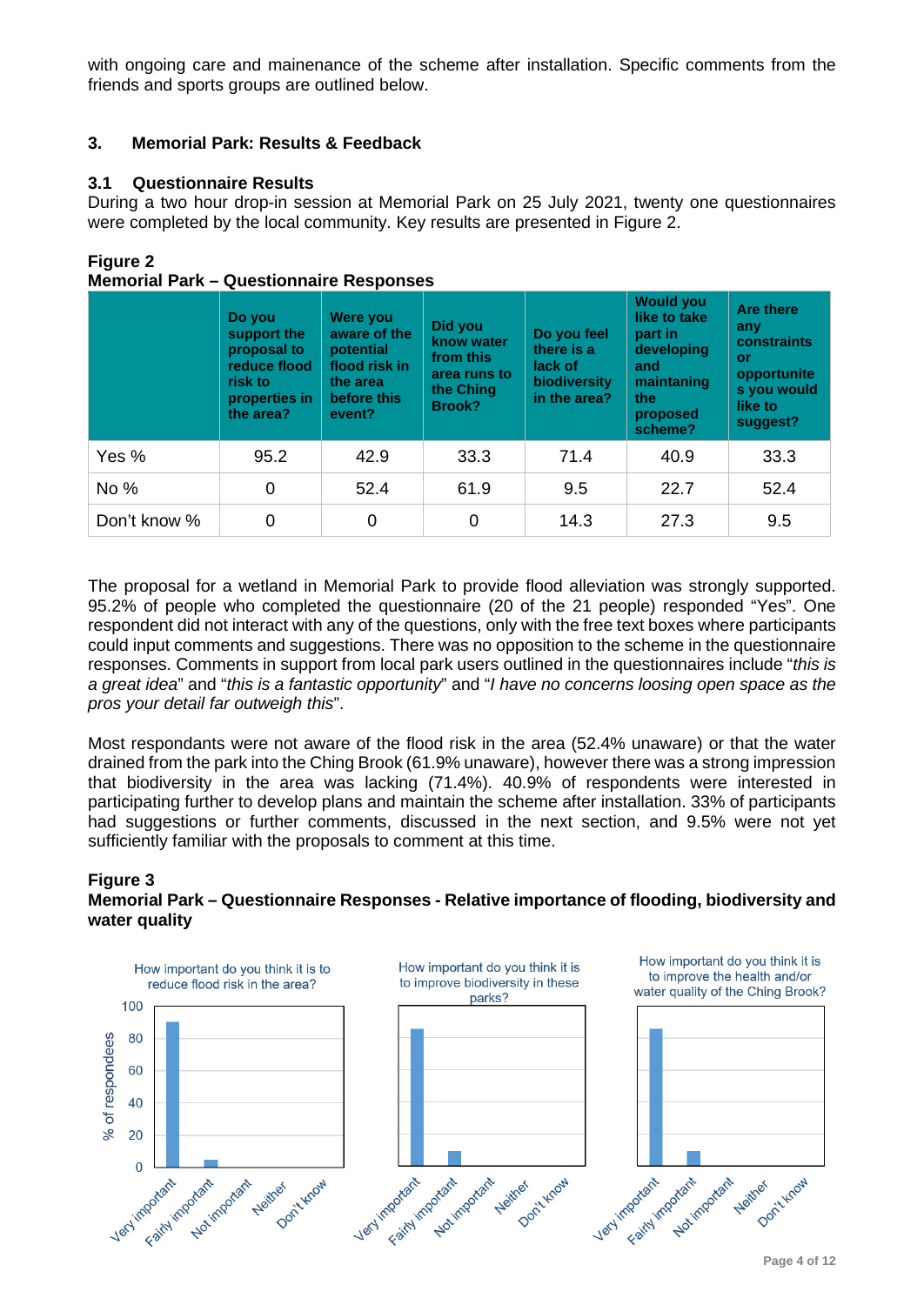All respondents considered reducing flood risk to be a "very important" or "fairly important" issue with 90.5% of respondents indicating that reducing flood risk was a "very important" issue (see Figure 3). Improving biodiversity in the park, river health and water quality of the Ching Brook was also considered either "very important" (85.7%) or "fairly important" (9.5%). No respondents considered these issues to be "not important".

## **Figure 4**





The importance of being outdoors linked to mental and physical health is being increasing recognised by the local community. Enhancing the amenity value of Memorial Park is one of the wider benefits of the scheme, and participants felt that the presence of a wetland flood storage feature would enhance different types of recreational park use, see Figure 4.

In particular 66.5% of respondees "strongly agree" that the scheme would increase their interaction with wildlife and improve the park for socialising and as a space for contemplation. 61.9% "strongly agree" that Memorial Park would make them feel better (stress relief, relaxation) and would encourage them to spend more time outside. 57.1% felt the flood scheme would increase the sense of local community, potentially by increasing opportunities for conversations in the park whilst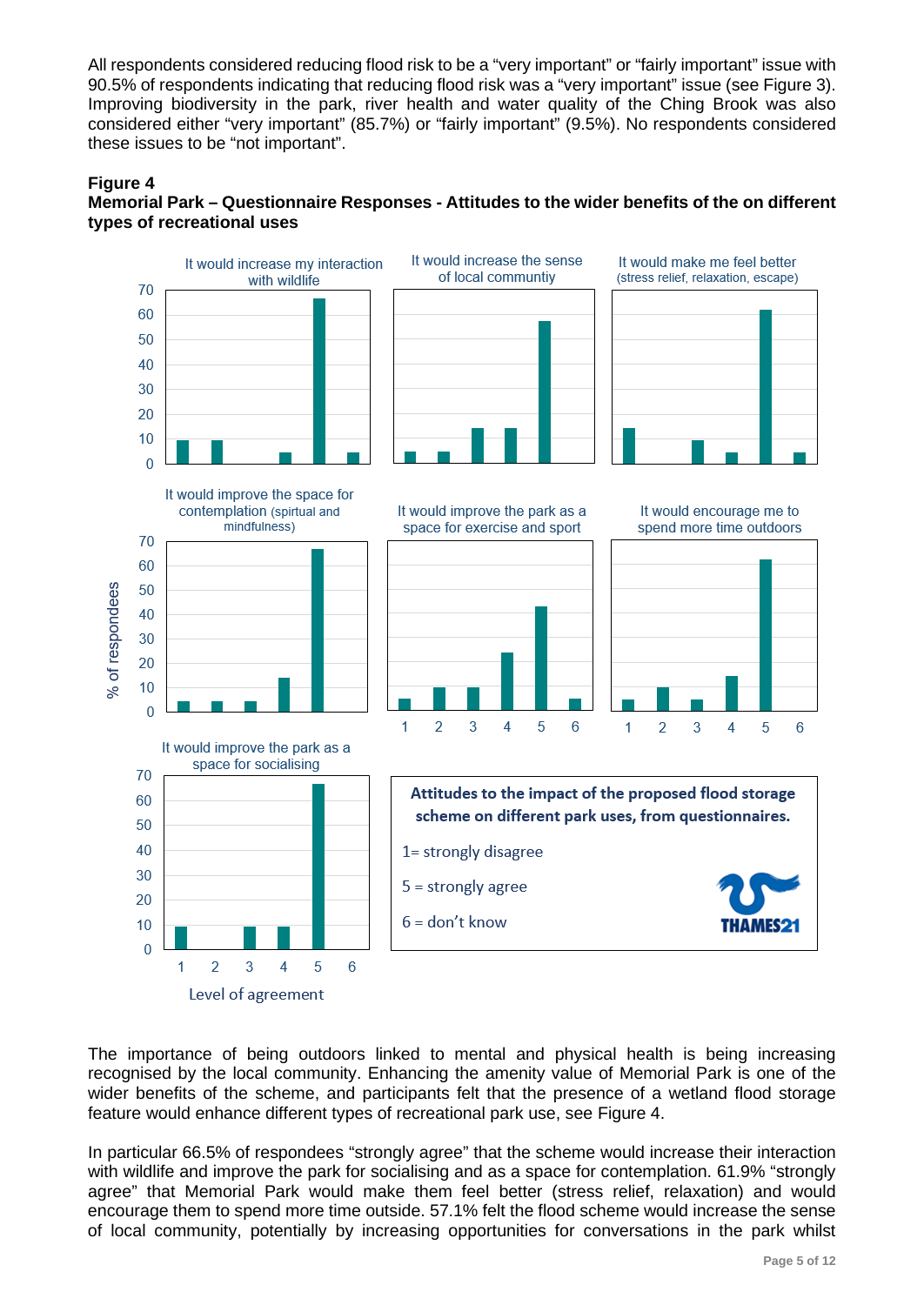enjoying the wetland, and through volunteering in its mainenance and upkeep. One rspondent indicated "strongly disagree" to all the questions in Figure 4, but as their comments were otherwise very supportive and they ticked "yes" to indicate they were in support of the proposal for a flood storage scheme in the park, it is possible that they misread the guidance and mistook 1 to mean "strongly agree".

## **3.2 Memorial Park - Constraints and opportunities identified from public feedback**

As indicated in Figure 2, 33.3% of people who completed the questionnaire also commented on opportunities and constraints around the proposal. A further 66.7% made suggestions for additional features and in the space inviting "any other comments". This section presents feedback from questionnaires, discussions with the local councillors and the Love South Chingford Group.

The Love South Chingford group recognise the benefits of the proposals and are particularly keen to enable communities to interact with the wetlands, specifically through involving local schools and through site interpretation and signposting for flora and fauna information. In addition to this feedback, five questionnaires included requests to involve local schools in the planning and development stage and to facilitate use of the wetlands for educating children about wildlife and nature, including installing a pond dipping platform. One comment from a questionnaire outlined "*It would be great if there were future opportunities for outdoor education / forest school type activities* in these new areas. Perhaps with links to local schools. As a mum I know many families who would *love this! Family volunteering sessions run in future we would love to be involved*".

Involvement of young people in planting the wetland to encourage ownership and making the wetlands accessible by creating public footpaths were also requested. Restoration of substandard benches and installation of new ones to enjoy the wetland was also requested.

However, another two park users commented that the safety of young children around open water was a concern. A careful balance must therefore be struck between safety and permitting access to the water for enjoyment and education purposes. In Thames21's experience of previous projects, this has been achieved through a mix of planting and/or barriers to limit access to areas that are particularly steep or deep and through use of shallow gradients and planting within the wetland itself, which will be considered by the design team when finalising the project detailed design.

Four comments focused on provision for ongoing maintenance of the site including keeping it free of litter. One respondent suggested a camera to deter illegal dumping and littering. Interest from park users in participating in further development of plans and ongoing maintenance of the site was high (40.9%, Figure 2), therefore local community input will be valuable in future shaping of the scheme and maintenance.

Two questionnaire responses identified the proposal for the scheme as an opportunity to minimise the flooding that currently occurs in the vicinity of the gym and tennis courts, especially in winter. This was a frequent question during discussions with the public and it was made clear that the proposed scheme focuses on wider catchment issues, rather than resolving the more local pooling of water in the park. However, capturing these comments may support bids for further funding to address this issue. This is also the case with other comments unrelated to the delivery of the current proposal. In particular the disused toilets and pavilion in Memorial Park.

Eight questionnaires contained comments related to restoring the public toilets to good working order and to renovation of the pavilion into a café and/or community space with potential to host arts, yoga, gardening, and other activities. This is beyond the remit of the current scheme, but this level of interest could support the development of future proposals.

## **4. Larkswood Playing Field**

## **4.1 Questionnaire Results**

During a two hour drop-in session at Larkswood Playing Field, thirteen questionnaires were completed by the local community. This number is lower than from the morning session in Memorial Park due to very low footfall on account of adverse weather and extensive flooding. Key results are presented in Figure 5.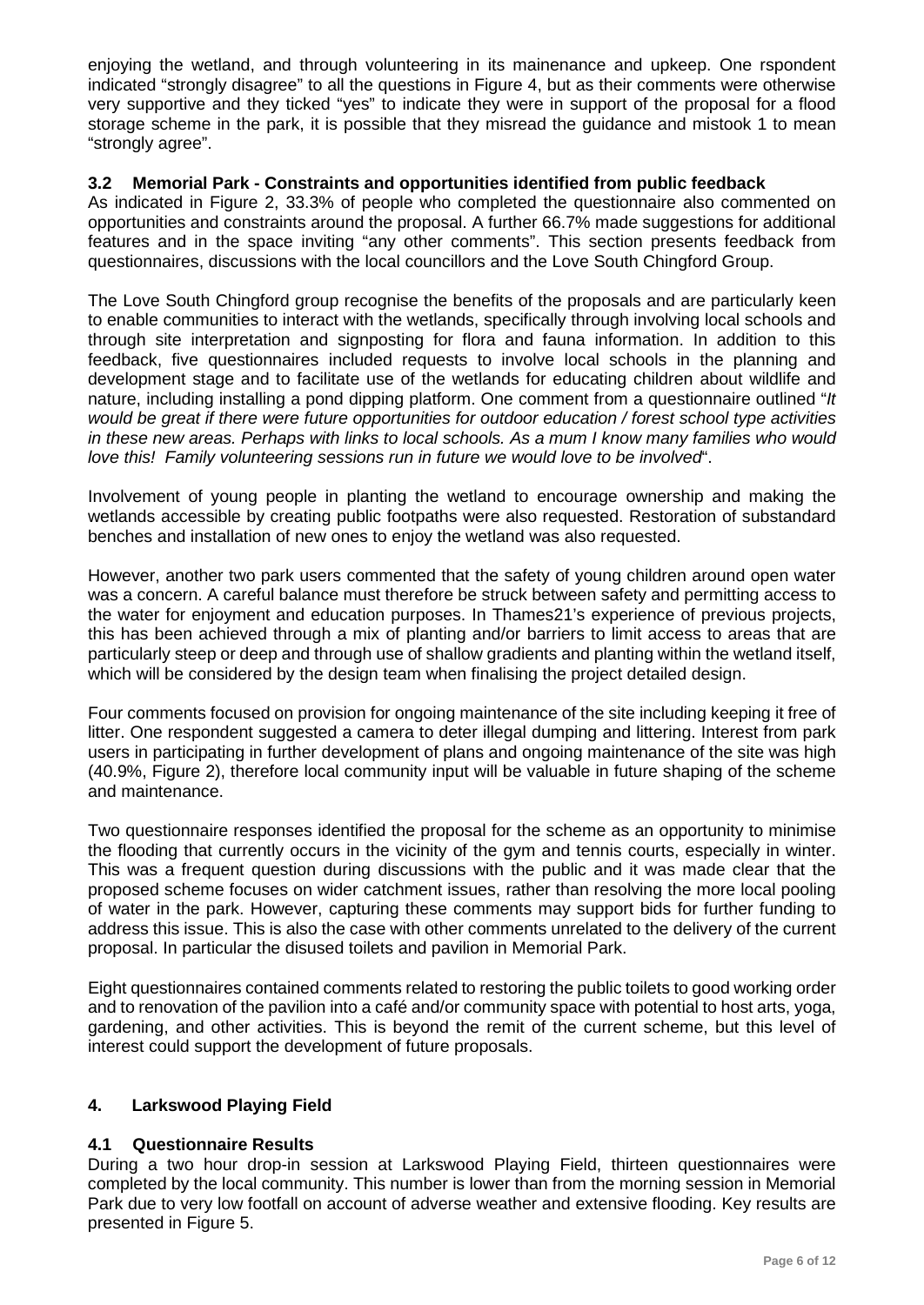#### **Figure 5: Larkswood Playing Field – Questionnaire Responses**

|              | Do you<br>support the<br>proposal to<br>reduce<br>flood risk to<br><b>properties</b><br>in the area? | <b>Were you</b><br>aware of the<br>potential<br>flood risk in<br>the area<br>before this<br>event? | Did you<br>know water<br>from this<br>area runs to<br>the Ching<br><b>Brook?</b> | Do you feel<br>there is a<br>lack of<br>biodiversity<br>in the area? | <b>Would you</b><br>like to take<br>part in<br>developing<br>and<br>maintaning<br>the<br>proposed<br>scheme? | Are there any<br>constraints or<br>opportunites<br>you would like<br>to suggest? |
|--------------|------------------------------------------------------------------------------------------------------|----------------------------------------------------------------------------------------------------|----------------------------------------------------------------------------------|----------------------------------------------------------------------|--------------------------------------------------------------------------------------------------------------|----------------------------------------------------------------------------------|
| Yes %        | 84.6                                                                                                 | 46.2                                                                                               | 30.8                                                                             | 23.1                                                                 | 23.1                                                                                                         | 38.5                                                                             |
| No %         | $\overline{0}$                                                                                       | 38.5                                                                                               | 53.8                                                                             | 30.8                                                                 | 30.8                                                                                                         | 30.8                                                                             |
| Don't know % | 7.7                                                                                                  | 7.7                                                                                                | 7.7                                                                              | 38.5                                                                 | 38.5                                                                                                         | 23.1                                                                             |

The proposal for a water retention bund and wildflower meadow in Larkswood Playing Fields to provide flood alleviation was strongly supported. 84.6% of people who completed the questionnaire (12 of the 13 people) responded "yes" and one indicated "maybe" (see Figure 5). No respondents indicated opposition to the scheme in their questionnaire responses.

Comments in support from local park users, lifted from the questionnaires include: "*Any help to stop our gardens getting flooded*" and "*My garden floods whenever it rains heavily. It has got worse in the last 40 years we have lived here.*" Applying to all three sites was the comment "*this is a fantastic opportunity*".

## **Figure 6**

## **Larkswood Playing Fields - The relative importance of flooding, biodiversity and water quality**



Level of agreement

There was an even split between respondents who were aware of the flood risk in the local area (46.2%) and those who were not aware or did not know (46.2%, see Figure 6), whilst the majority were not aware or did not know that water draining from the park flows into the Ching Brook (61.5%). Most respondents were not certain if there was lack of biodiversity in the area (38.5%), which may be due to the presence of a large woodland directly bordering the park. Consequently, a lower propostion felt biodiversity was lacking in the area (23.1%).

There was general interest for scheme and a willingness to engage further, with 23.1% of respondents interested in participating to develop plans and maintain the scheme after its installation. 28.5% of respondents had suggestions or further comments, discussed in the next section, whilst 23.1% were not yet sufficiently familiar with the proposals to comment at this time. Therefore the project team will consider coordinating future maintenace of the scheme with the local community if feasible.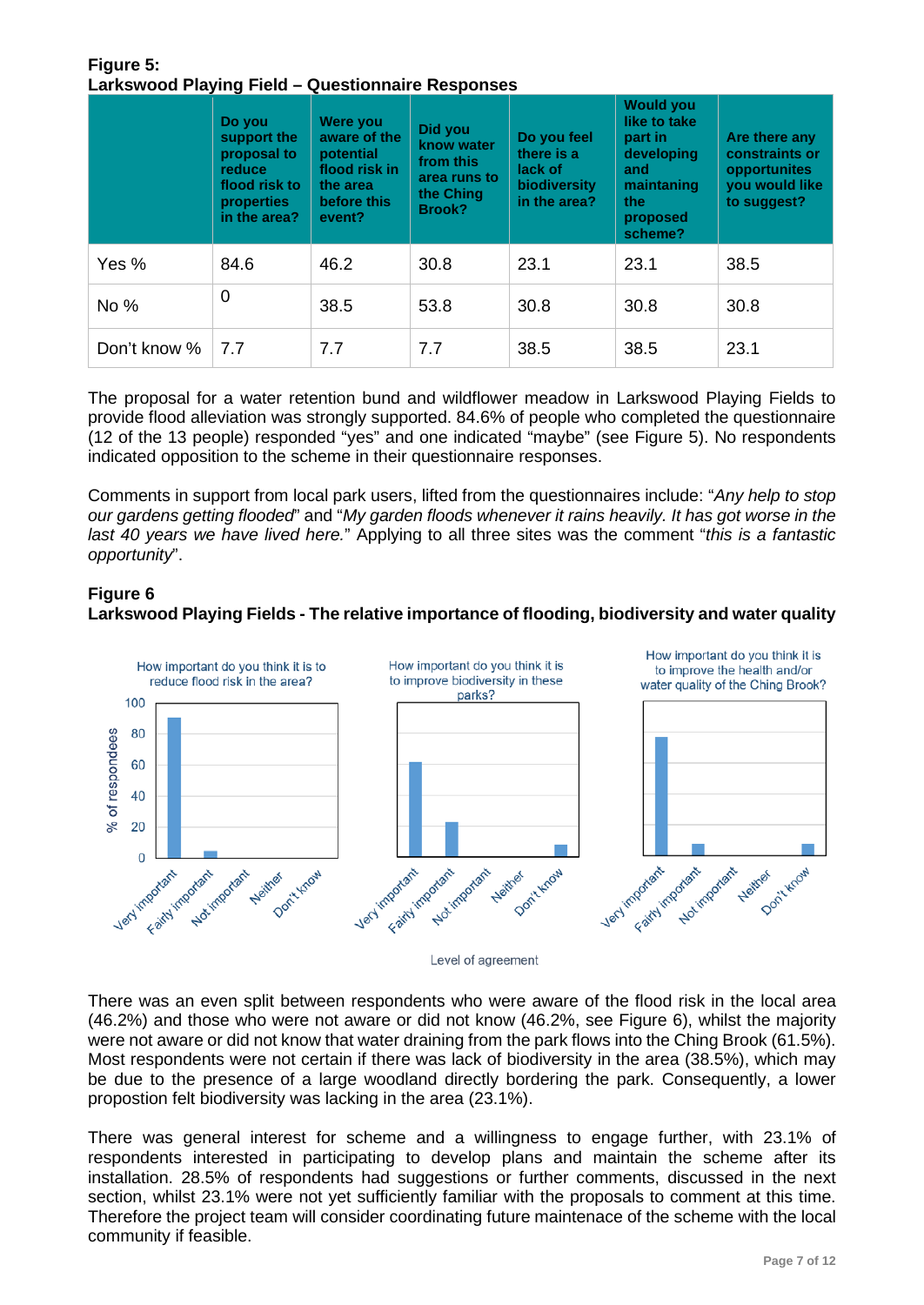All respondents considered reducing flood risk to be "very important" (84.6%) or "fairly important" (7.7%). Improving biodiversity in the park was considered "very important" by 61.5% and fairly important by 23.1% of respondents, with only one responding "don't know".

Improving river health and water quality of the Ching Brook was also considered either "very important" (76.9%) or "fairly important" (7.7%) with only one respondent being uncertain. There were no responses that considered these issues to be "not important" or "neither important nor unimportant".

Increasingly, the importance of being outdoors to peoples mental and physical health is being recognised. Enhancing the amenity value of Larkswood Playing Field is one of the wider benefits of the flood storage scheme and overall participants felt that the presence of a wildflower meadow flood storage feature would enhance different types of recreational park use. In particular 53.8% of respondents "strongly agree" that the flood storage scheme would increase their interaction with wildlife, improve the park for socialising, increase the sense of community and encourage them to spend more time outdoors (see Figure 7). 46.2% of those questioned felt that the wildflower meadow would improve the space as a place for contemplation but views were more spread as to whether the wildflower meadow would facilitate relaxation and escape or improve the park for exercise. Questionnaires from Larkswood Playing Field indicated a higher frequency of "don't know" responses compared to Memorial Park.

#### **Figure 7**

**Larkswood Playing Field - Questionnaire Responses - Attitudes to the wider benefits of the on different types of recreational uses**

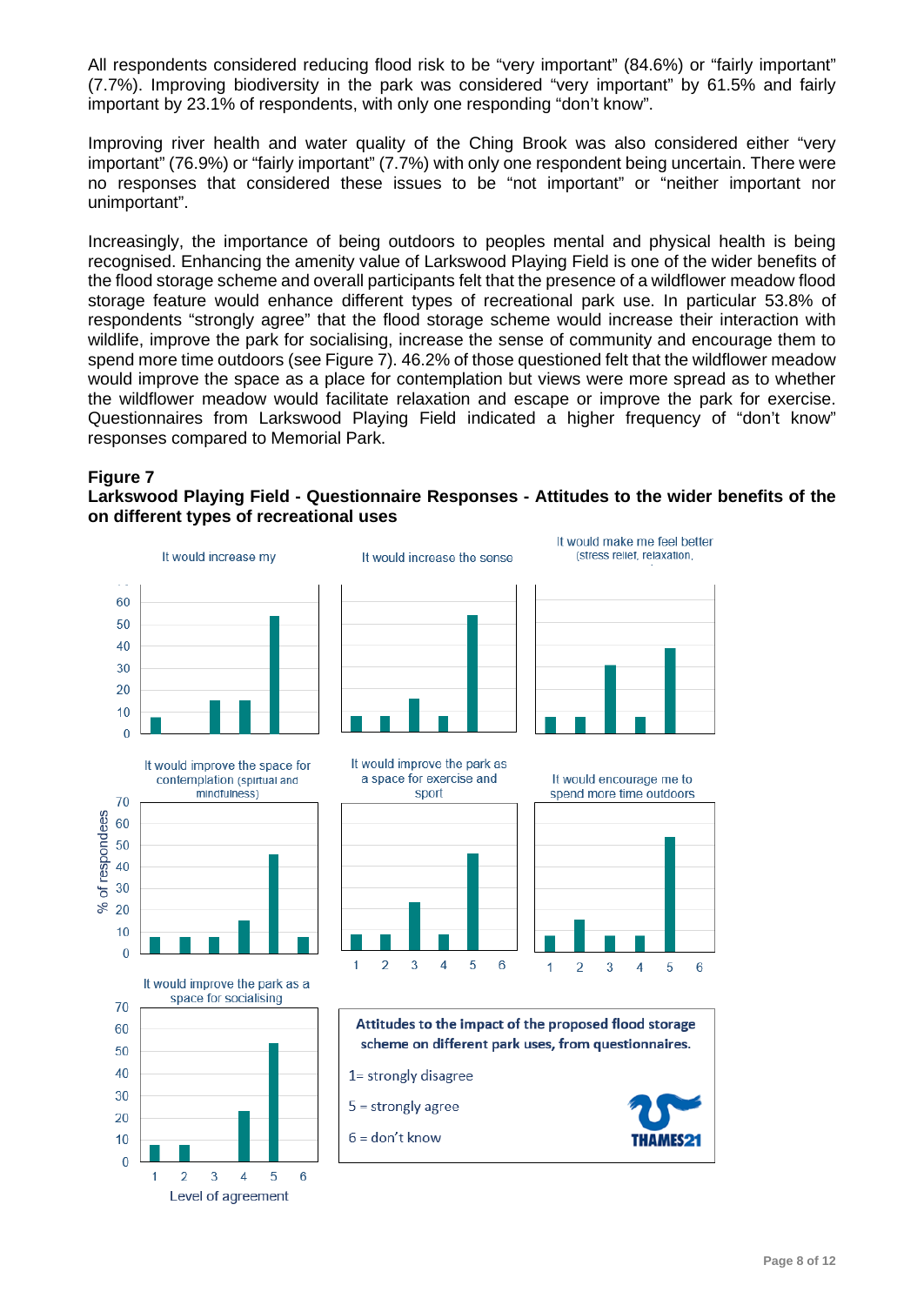## **4.2 Larkswood Playing Field - Constraints and opportunities identified from public feedback**

In total 76.9% of those who completed a questionnaire identifed opportunities and constraints concerning the scheme or suggested additional features in the "any other comments" box. This section presents feedback from questionnaires, discussions with the local councillors and the Friends of Ainslie & Larkswood Playing Field (FOAL) group.

Overall, the FOAL group were very supportive and could see many benefits in the scheme. They also highlighted some elements that should be considered in more detail, in particular about tree planting and lines of sight. These same concerns were also identified by the local councillors, and from conversations with members of the public in the park, two of whom mentioned it as feedback in the questionnaire. Trees were previously planted in Larkswood Playing Field, but it appears that there were a number of complains due to perceptions that it created a dark and potentially dangerous area, resulting in removal of the trees. Suggestions from the public included not to plant too close to the path due to concerns that in conjunction with the bund lines of sight may be reduced and therefore create feelings of being unsafe. However, feedback from one questionnaire was a requested "*more trees*" and another "*My husband and I were so saddened to see the planted trees in Larkswood vandalised are there any plans to prevent similar events?*"

Also, three questionnaires requested seating to facilitate enjoyment of the wildflower meadow, and also bins.

## **5. Rolls Sports Ground**

## **5.1 Questionnaire Results**

During a two hour drop-in session at Rolls Sports Ground, twenty one questionnaires were completed by the local community. Key results are presented in Figure 8 below.

|              | Were you<br>aware of the<br>potential<br>flood risk in<br>the area<br>before this<br>event? | Did you<br>know water<br>from this<br>area runs to<br>the Ching<br><b>Brook?</b> | Do you feel<br>there is a lack<br><b>of</b><br>biodiversity in<br>the area? | <b>Would you</b><br>like to take<br>part in<br>developing<br>and<br>maintaning<br>the proposed<br>scheme? | Are there any<br>constraints or<br>opportunites<br>you would like<br>to suggest? |
|--------------|---------------------------------------------------------------------------------------------|----------------------------------------------------------------------------------|-----------------------------------------------------------------------------|-----------------------------------------------------------------------------------------------------------|----------------------------------------------------------------------------------|
| Yes %        | 52.4                                                                                        | 47.6                                                                             | 71.4                                                                        | 33.3                                                                                                      | 42.9                                                                             |
| No %         | 42.9                                                                                        | 47.6                                                                             | 14.3                                                                        | 28.6                                                                                                      | 42.9                                                                             |
| Don't know % | 4.8                                                                                         | 4.8                                                                              | 14.3                                                                        | 19.0                                                                                                      | 4.8                                                                              |

#### **Figure 8 Rolls Sports Ground – Questionnaire Responses**

71.4% of respondents felt there was a lack of biodiversity in the area indicating that this is an important issue to local park users. The proposal for a water retention bund, green wall and wildflower meadow in Rolls Sports Ground will diversify the habitat types present in the area and therefore should improve biodiversity, as well as provide flood alleviation. Waterlogging of pitches making them unplayable for several months of the year is an issue well known to the users of the sports grounds and comments in support from the questionnaires include: "*Rolls Field gets impassable with lots of rain so any help with improvements*" and "*I have been playing cricket for 20 years. Look forward to seeing the difference*". Applying to all three sites was the comment "*this is a fantastic opportunity*".

Awareness of localised waterlogging and drainage issues on Rolls Sports Ground extended to a slightly higher percentage of respondents who were aware of the wider flood risk in the local area (52.4%) compared with those who were not aware (42.9%). There was an equal split (47.6% each) between those who knew water draining from the park flows into the Ching Brook and those who did not know.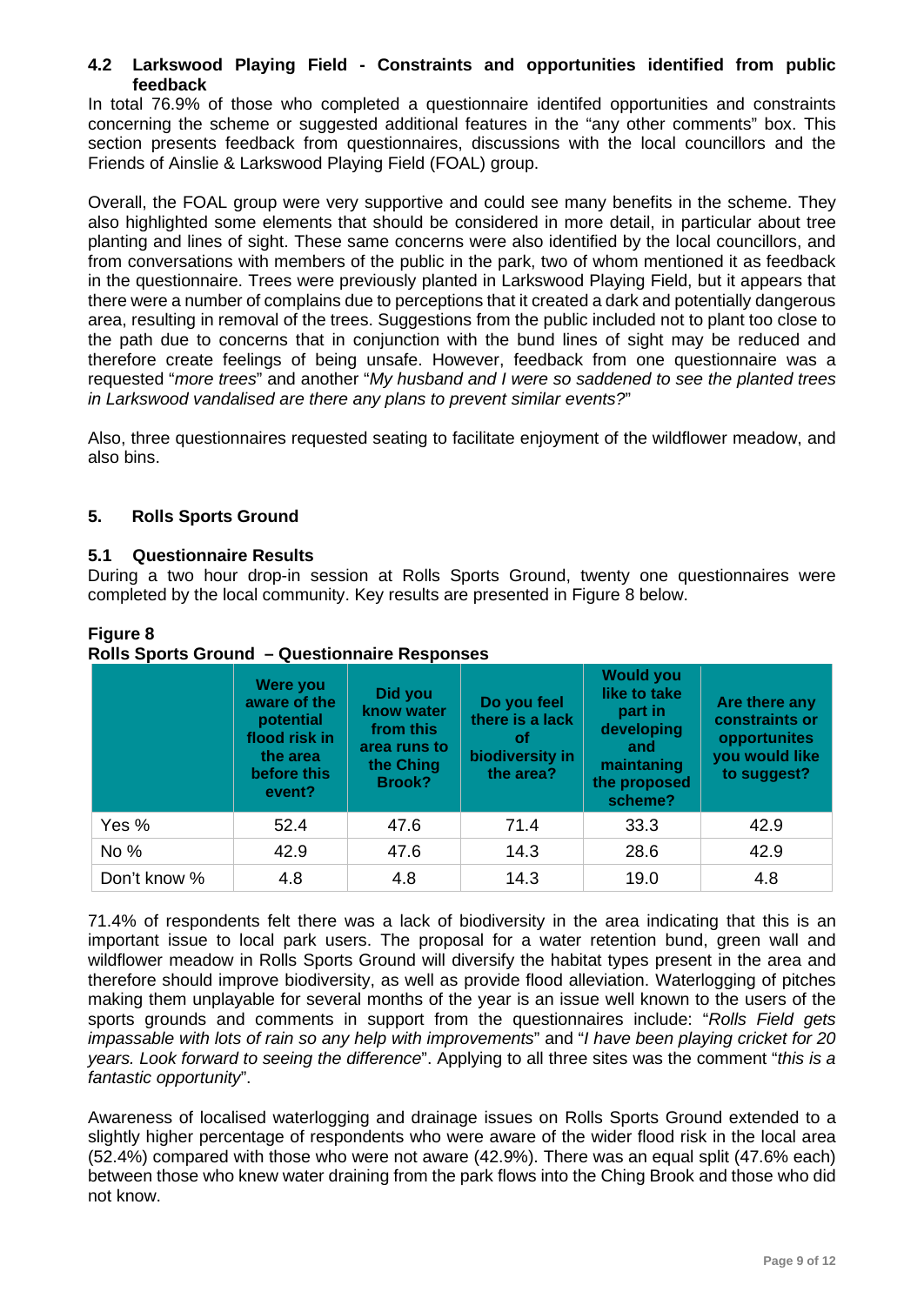There was interest in the scheme and a willingness to engage further with 33.3% of respondees (7 participants) interested in participating to develop plans and maintain the scheme after its installation and 19.0% (5 people) unsure at this stage. Similarly, 66.7% of participants had suggestions or further comments, discussed in the next section, whilst 4.8% were not yet sufficiently familiar with the proposals to comment at this time and other participants left this question blank.





All respondents considered reducing flood risk to be either "very important" (85.7%) or "fairly important" (14.3%) issue, as illustrated in Figure 9. Improving biodiversity in the park was considered "very important" by 81.0% and fairly important by 19.0%. Improving river health and water quality of the Ching Brook was also considered either "very important" (90.5%) or "fairly important" (9.5%). No respondents considered these issues to be "not important" or "neither important nor unimportant" or "did not know".

The importance of being outdoors to peoples mental and physical health is being recognised. Enhancing the amenity value of Rolls Sport Ground is one of the wider benefits of the flood storage scheme and overall participants felt that the presence of a wildflower meadow flood storage feature would enhance different types of recreational park use.

In particular 61.9% of respondents "strongly agree" that the scheme would improve the park as a space for exercise and sport and 47.6% "strongly agree" it would improve the space for socialising (see Figure 10). 42.9% felt it would increase the sense of community and encourage them to spend more time outdoors.

Views were more spread as to whether the wildflower meadow would improve the space as a place for contemplation or make them feel better (e.g. stress relief). This may be because the sports that already take place on these grounds provide considerable outlet for stress relief and perhaps do not create an atmosphere for quiet contemplation.

Views were also mixed as to whether the wildflower meadow would increase their interaction with wildlife, possibly linked to the perception of Rolls Sports Ground as a sporting location rather than an area for wildlife watching.

Questionnaires from Rolls Sports Ground indicated a broader spread of degrees of agreement from "strongly disagree" to "agree" than the other two project areas.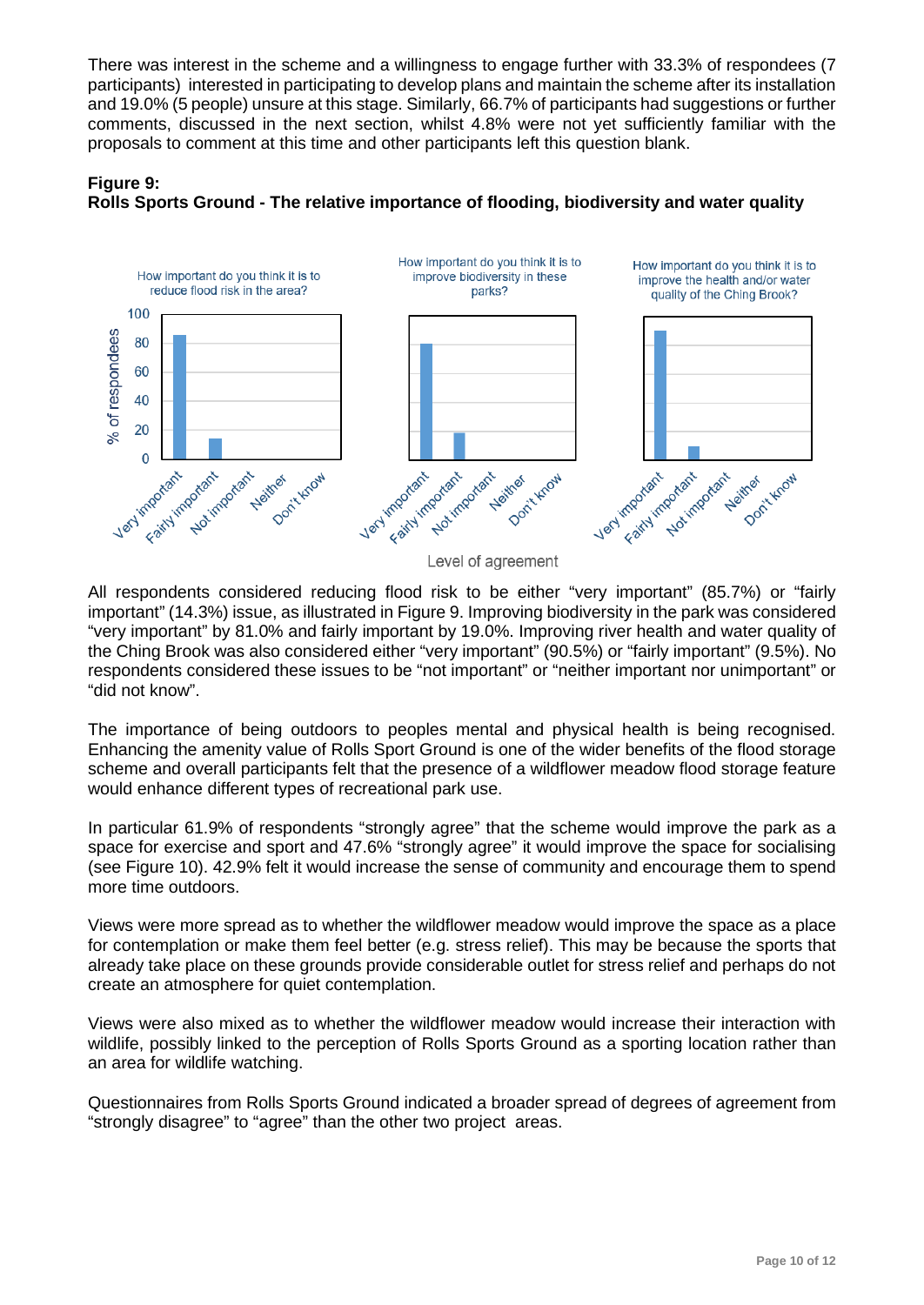## **Figure 10: Rolls sports Ground - Questionnaire Responses - Attitudes to the wider benefits of the on different types of recreational uses**



#### **5.2 Rolls sports Ground - Constraints and opportunities identified from public feedback**

In total 66.7% of those who completed a questionnaire identifed opportunities and constraints concerning the scheme or suggested additional features in the "any other comments" box. This section presents feedback from questionnaires, discussions with the local councillors and the sports clubs West Essex Cricket & Tennis Club and West Essex Football Club.

The limited space available at Rolls Sports Ground means that the design of this scheme is challenging in terms of rearrangement of the cricket and football pitches to ensure no overall loss of playable area. It also requires relocation of the cricket nets without compromising their use due to angle of the sun. These constraints mean the design process was protracted and the range of design considerations the public feedback can influence are more limited compared to the previous two schemes. For example, feedback from public engagement at Larkswood Playing Field resulted in the bund and wildflower meadow being moved back from the park perimeter to address concerns about creating enclosed spaces with limited lines of sight that may make park users feel unsafe. This type of design adjustment would not be possible in Rolls Sports Ground due to limited space, but other aspects, such as planting strategies and access options could be influenced.